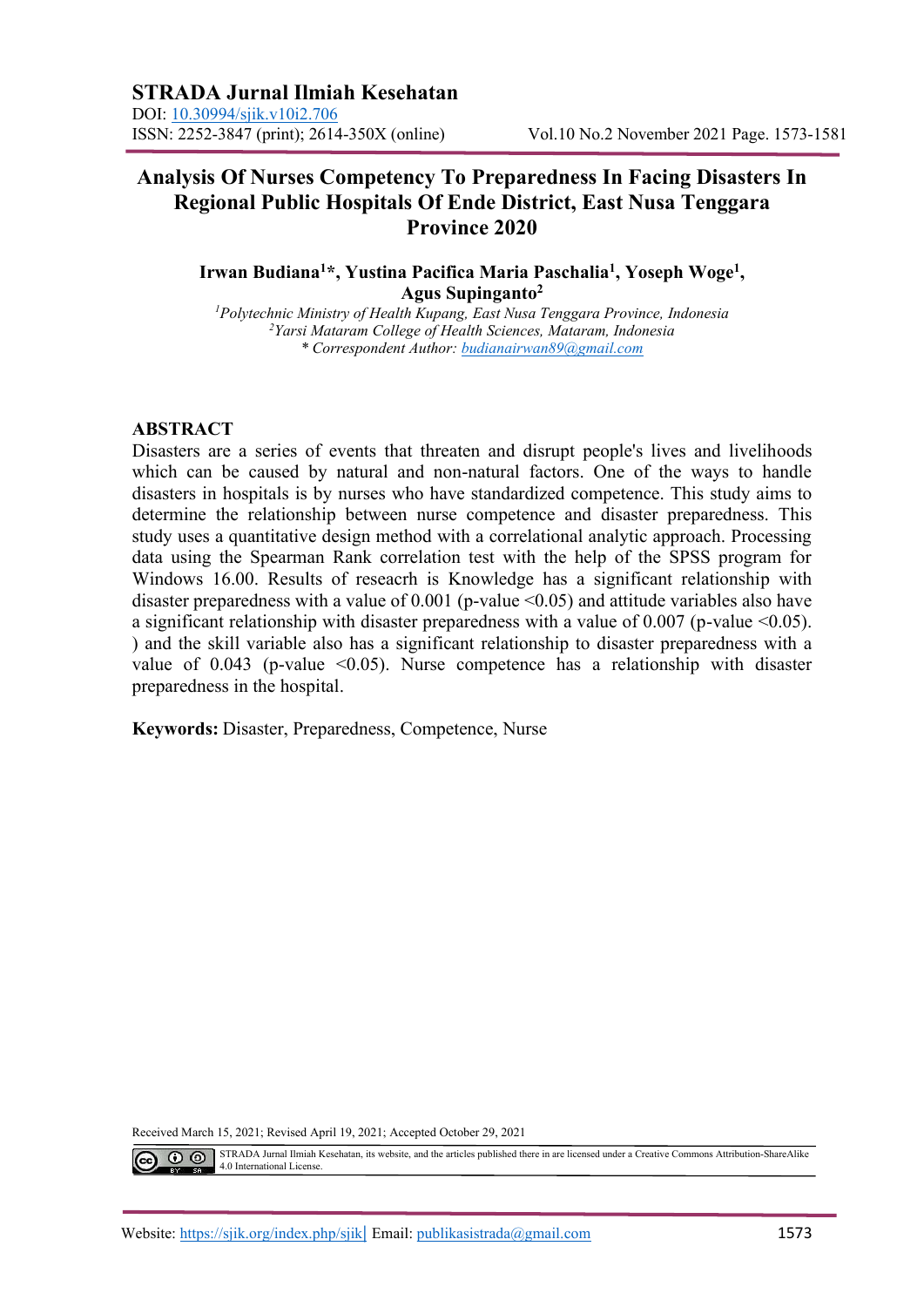DOI: <u>10.30994/sjik.v10i2.706</u><br>ISSN: 2252-3847 (print); 2614-350X (online)

## **BACKGROUND**

Indonesia as a nation that is also prone to disasters is geographically traversed by two mountainous routes, namely the Mediterranean to the west and the Pacific Circum to the east. This causes Indonesia to have many active fires and is prone to disasters. Disaster events that threaten and disrupt the life and livelihood of the community caused, both natural factors and / or non-natural factors as well as human factors, resulting in human casualties, environmental damage, property loss, and psychological impacts. (Kemenkumham, 2007). Natural disasters that often occur in parts of Indonesia include: long droughts, tsunamis, earthquakes, volcanic eruptions, landslides, floods and tornadoes. Still fresh in our memory a series of natural disasters that have caused many casualties, such as the tsunami tragedy in Aceh and Nias, the devastating earthquake in Tasikmalaya and the Padang-Pariaman area, landslides in Cianjur, and even floods in various areas that often come during the rainy season (Syahrial, 2012).

In addition, during the last 2 years, various disasters have occurred in various parts of Indonesia which have caused many losses and casualties, one of which is the earthquake that hit Lombok with a magnitude of 6.9 on the Richter scale, killing more than 387 people (BNPB, 2018). In addition, disasters caused by human behavior also have a serious impact on the sustainability of living ecosystems such as forest burning in various regions of Kalimantan and Sumatra, all of which are important for mitigation. The impact of a disaster can reduce the quality of life of the population due to various public health problems that occur. Short-term impacts that occur due to disasters include death, serious injuries requiring intensive care, increased risk of communicable diseases, damage to health facilities and water supply systems. Meanwhile, the long-term impacts include an increase in insufficient food, thus affecting the level of fulfilling the nutritional needs of disaster victims. Evacuation of shelter that does not meet health requirements can reduce body resistance, which if not addressed will cause problems in the health sector. Meanwhile, health services are experiencing problems due to damaged health facilities, inadequate equipment, number or types of drugs and limited health personnel and operational funds (PPK-LIPI, 2015).

The government's efforts in dealing with disasters include building a disaster management system starting from ratifying Law Number 24 of 2007 concerning disaster management, establishing a National Disaster Management Agency, and increasing the national budget allocation for disaster management. In a large-scale disaster, Indonesia needs international emergency assistance, national and international coordination in maximizing disaster management for the community with a planned, integrated, coordinated and comprehensive mechanism (Maarif, 2012).

As one of the countries that is prone to disasters, it is important to strengthen the role of the Indonesian government together with the community to undertake joint efforts in a guided manner to anticipate worsening conditions due to disasters such as implementing an early warning system and conducting disaster preparedness training. Nurses as the front line in a health service have a big responsibility and role in handling daily emergency patients as well as when a disaster occurs. Until now, the need for nurses to deal with disaster victims in the community is the biggest need, namely as much as 33% of all health workers involved. Disaster preparedness training is not only carried out by those involved in disaster management but also for the general public, especially health workers such as nursing personnel. Nursing personnel as one of the health service providers, especially for emergency cases, are expected to be better prepared to deal with the impact of disasters, both within and outside of health services. The readiness of nursing personnel in a disaster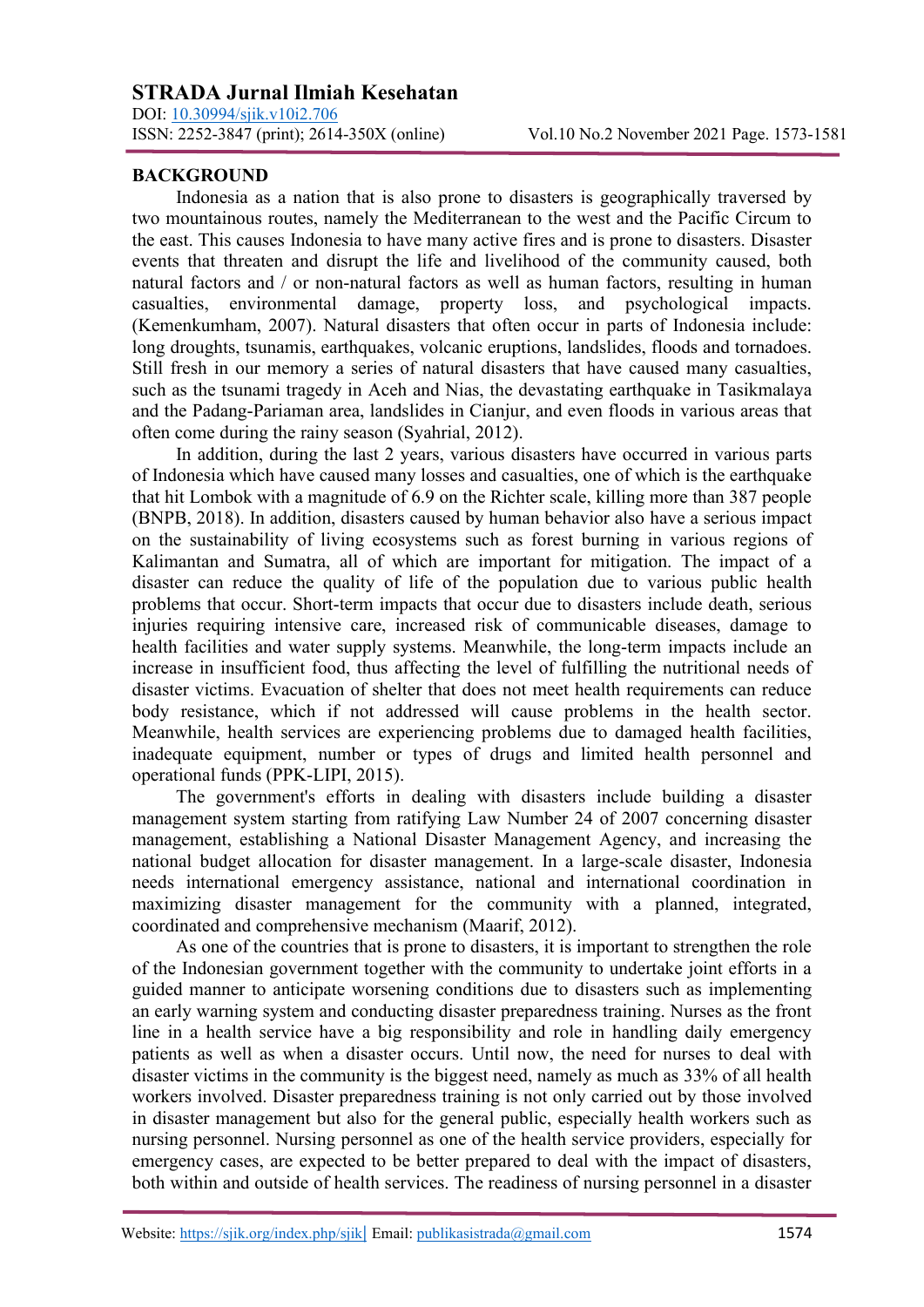DOI: <u>10.30994/sjik.v10i2.706</u><br>ISSN: 2252-3847 (print); 2614-350X (online)

is demanded to be able to manage daily services, service for victims of disasters, and actively assist in saving the lives of disaster victims (Depkes RI, 2006)

The role of nurses as health workers with the largest population must be active when a disaster occurs. Nurses are one of the links in the Integrated Emergency Management System (SPGDT). Starting from pre-hospital, in-hospital, intra-hospital referral to interhospital referral. Readiness in the Integrated Emergency Management System (SPGDT) can shorten the response time and the handling of emergency patients can be done quickly, precisely, and according to standards. Based on information from several nursing staff in the field, the impression is that nursing staff often do not show adequate readiness in facing disasters. Nursing staff unpreparedness in dealing with disasters is due to the absence of standard guidelines in dealing with problems that occur due to disasters. Therefore, each nursing staff is expected to be able to understand the guidelines for disaster preparedness planning as an acceleration to improve disaster preparedness. The readiness of nurses in facing disasters is one of the requirements for hospital accreditation assessments. A hospital that already has a Hospital Disaster Plan does not mean that the hospital has nursing staff who are ready to handle disasters, because disaster preparedness requires training and simulations. Nursing readiness can only be realized if the nursing staff is involved in planning and is followed up with the formation of a hospital disaster management team. The hospital disaster management team is formed by a disaster preparedness planning team that is issued in a hospital director's decree. In the Guidelines for Health Resource Management in Disaster Management, the minimum need for a disaster management team consists of the Rapid Response Team (TRC), the Rapid Health Assessment Team (RHA) and the health assistance team. The TRC team is a team that is expected to be able to move immediately within 0-24 hours after information about a disaster occurs. The RHA team is a team that can depart at the same time as TRC or catch up in less than 24 hours. Meanwhile, the health assistance team is a team that departs based on needs after TRC and RHA return with the results of their activities in the field (Depkes RI, 2009)

The Ende regional public hospital is a referral hospital located on the island of Flores which is an area that is included in the disaster risk zone, with a geographical location on the edge of the coast and near volcanoes that are prone to natural disasters such as tsunamis, earthquakes, and landslides. Titih's (2010) research on nurse preparedness in disaster management revealed that nurses' preparedness was still low. In this study, most of the roles of nurses were not carried out properly, because there was no preparation from the institution in disaster preparation. Although all participants have been provided with emergency management training, the absence of a Dissaster Plan in the family will be an inhibiting factor for nurses' readiness to respond to disasters. Based on a preliminary study carried out on September 16, 2020, through interviews with nursing staff in the emergency unit of the Ende District General Hospital, information was obtained that the hospital already has a disaster management team but has not been running optimally, not many nursing personnel have been involved in it. Communication tools are also not functioning properly, and there is no simulation planning for disaster management in the hospital on a regular basis. The purpose of this study was to determine the relationship between nurse competence and disaster preparedness in Ende District Hospital, East Nusa Tenggara Province.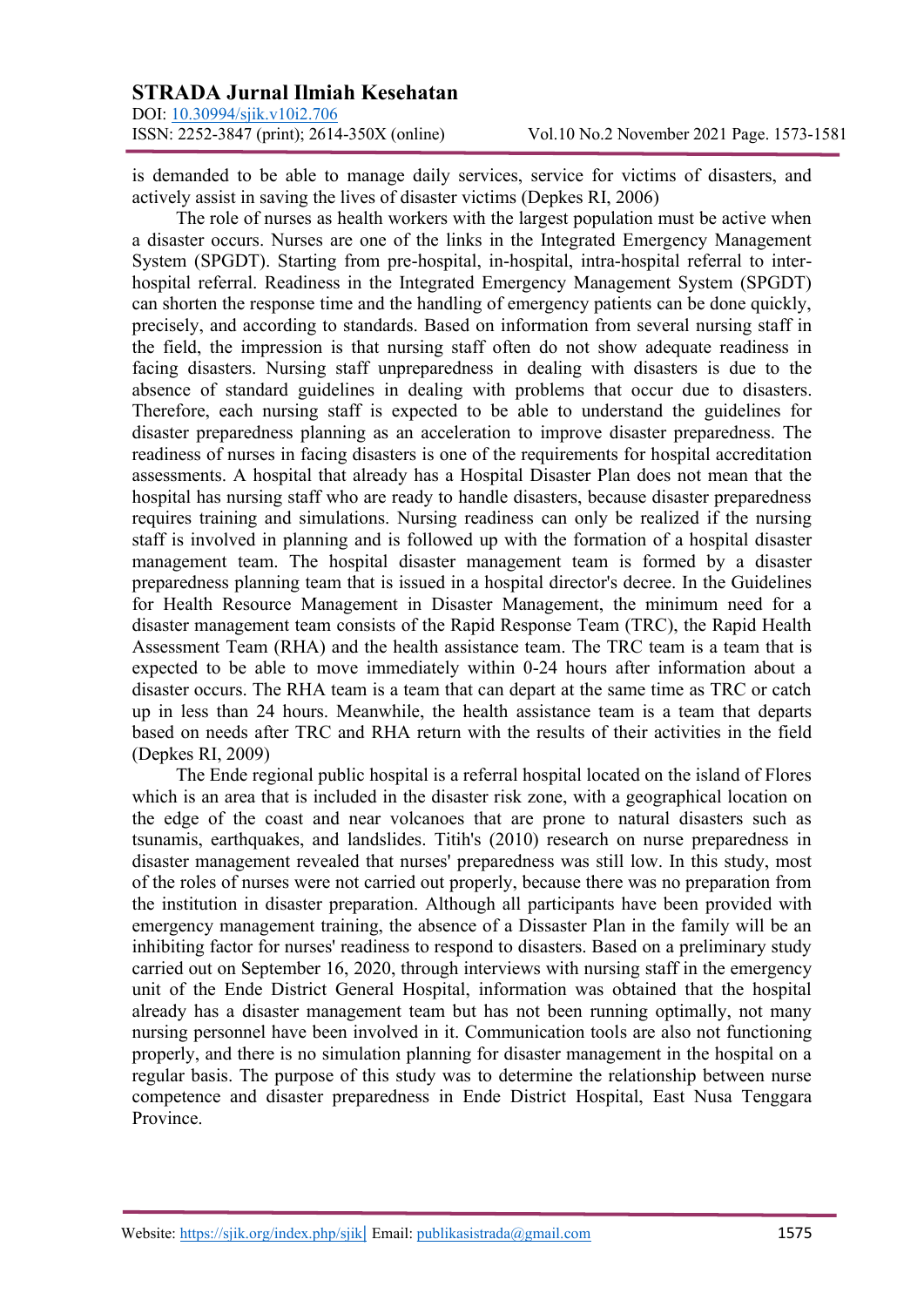DOI: <u>10.30994/sjik.v10i2.706</u><br>ISSN: 2252-3847 (print); 2614-350X (online)

## **METHODS**

This type of research is a quantitative study (correlation analysis) with a crosssectional approach to analyze the relationship between the competence (knowledge, attitudes and skills) of nurses on disaster preparedness at the General Sakita Hospital in Ende Regency. The population in this study were 187 nursing staff who served in the Regional General Sakita House, Ende Regency. Meanwhile, to obtain a representative sample, the researcher used simple random sampling technique, which is a random sampling technique so that each element in the population has the same opportunity to become a sample. The sample in this study were nurses at the Ende Regional Public Sakita House. The sample size in this study used a table to determine the number of samples by Isaac and Michael with an error rate of 1% so that the total sample size was 103 people.

The instruments used in this study were a questionnaire and a check list consisting of 15 statements with details, namely 5 statements for knowledge, 5 statements of attitude and 5 statements of skills. Validity and reliability tests were carried out on 15 respondents consisting of 30 statements with answers 3 (always), 2 (rarely), 1 (never). From the results of the validity test, it was found that the value of r table  $= 0.514$  and the r count in each statement of the result was > 0.514 so that the questionnaire used was declared valid. While the reliability test, obtained Cronbach's Alpha results> 0.60, namely 0.828 so that the questionnaire used was declared reliable. While bivariate analysis is used in this study to test the research hypothesis by using the chi squre analysis test with the help of the SPSS forwindows 20.00 program.

# **RESULT**

## Univariate Analysis

The research core data includes the distribution of nurses' competencies (knowledge, attitudes and skills) of nursing personnel in disaster preparedness at the Regional General Sakita Hospital which can be seen in table 1 below.

| Table 1 Distribution of respondents based on knowledge, attitudes and skills at the |  |  |  |  |  |
|-------------------------------------------------------------------------------------|--|--|--|--|--|
| Regional General Sakita House, Ende Regency                                         |  |  |  |  |  |

| Variable        | f   | $\frac{0}{0}$ |  |
|-----------------|-----|---------------|--|
| Knowledge       |     |               |  |
| Enough          | 5   | 4.9           |  |
| Good            | 98  | 95.1          |  |
| Total           | 103 | 100.0         |  |
| <b>Attitude</b> |     |               |  |
| Less            | 24  | 23.3          |  |
| Enough          | 78  | 75.7          |  |
| Good            |     | 1.0           |  |
| Total           | 103 | 100.0         |  |
| <b>Skills</b>   |     |               |  |
| Less            | 29  | 28.2          |  |
| Enough          | 73  | 70.9          |  |
| Good            |     | 1.0           |  |
| Total           | 103 | 100.0         |  |

Based on table 1 above, it shows that the majority of respondents' knowledge variables are in good category, namely 98 respondents (95.%). As for the sika variable, the majority of respondents were in the sufficient category, namely as many as 78 respondents (75.7%)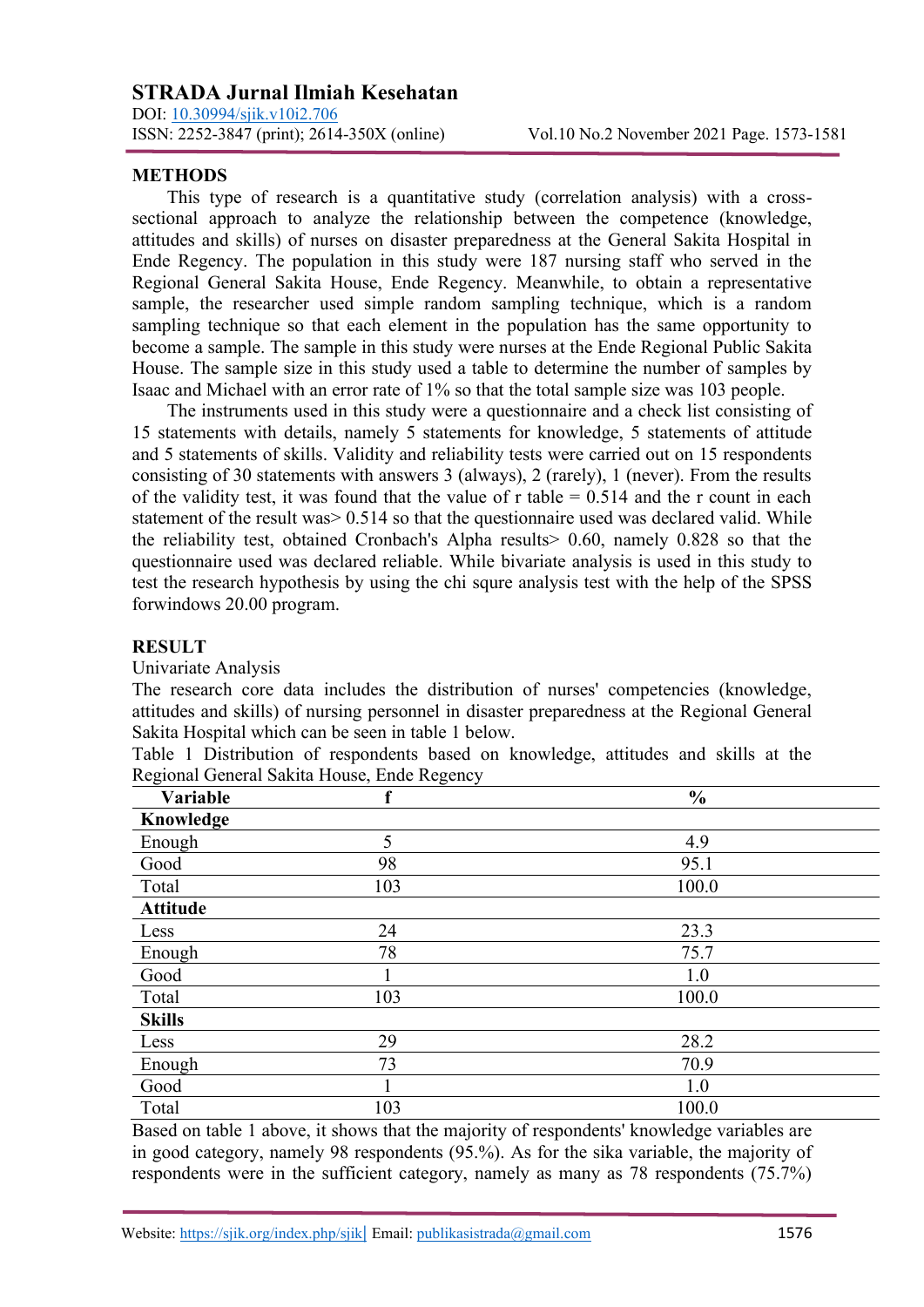DOI: <u>10.30994/sjik.v10i2.706</u><br>ISSN: 2252-3847 (print); 2614-350X (online)

and for the skill variable it showed that most of the respondents were in the sufficient category, namely 73 respondents (70.9%).

Table 2 Distribution of respondents based on disaster preparedness at Ende District General Hospital

| <b>Preparedness</b> |                  | $\mathbf{0}$<br>70 |
|---------------------|------------------|--------------------|
| Less                |                  | ⊥∠.∖               |
| Enough              | າເ<br><u>L</u> . | ∠0.∠               |
| Good                |                  | 59.2               |
| Total               |                  | 100.0              |

Based on table 2 above, it shows that the respondent's preparedness variable is in the good category, namely 61 respondents (59.2%). While the lowest was the respondents with the less category, namely 13 respondents (12.6%).

# **Bivariate Analysis**

Bivarita analysis aims to determine the relationship between knowledge, attitudes and skills of nursing personnel in disaster preparedness at the Regional General Sakita House, Ende Regency, East Nusa Tenggara Province. The results of the chi square test are shown in the following table:

| Table 3 Results of the chi square test |  |
|----------------------------------------|--|
|----------------------------------------|--|

| Variable      | ח ו | p-value   |
|---------------|-----|-----------|
| Knowledge     |     | 0,001     |
| Attitude      |     | $0.007\,$ |
| <b>Skills</b> |     | 0,043     |

Note:  $*$  The variable has a relationship if (p-value <0.05)

Based on the results of the chi square variable test, knowledge, attitudes and skills have a significant relationship to disaster preparedness with a value (p-value  $\leq 0.05$ ) of 0.001 for the p-value of the knowledge variable, 0.007 for the p-value for the attitude variable and 0.043. p-value for the skill variable.

## **DISCUSSION**

## **Relationship of Knowledge to Disaster Preparedness**

Based on the results of the research above, it shows that the majority of respondents' knowledge variables are in good category, namely 98 respondents (95.%). Based on the results of the chi square variable test, the knowledge variable has a significant relationship to disaster preparedness with a value of  $0.001$  (p-value  $\leq 0.05$ ). In line with research conducted by Husen (2020), the results of statistical analysis to see the relationship between disaster knowledge and preparedness at a 95% level of confidence obtained p = 0.015  $\leq \alpha$  = 0.05, indicating that there is a significant difference in the proportion of preparedness between good and adequate knowledge at the Puskesmas The working area of the Ternate City Health Office is statistically significant so it can be concluded that there is a relationship between knowledge and the readiness of nurses in the Puskesmas in the working area of the Ternate City Health Office**.**

Radhi et al (2015) which states that knowledge is one of the factors that influence a person's behavior and beliefs, in addition to cognitive abilities shaping a person's way of thinking. Knowledge is one component of the competence of health workers, including nurses. Research conducted by Ajmain (2013) shows that the majority of nurses involved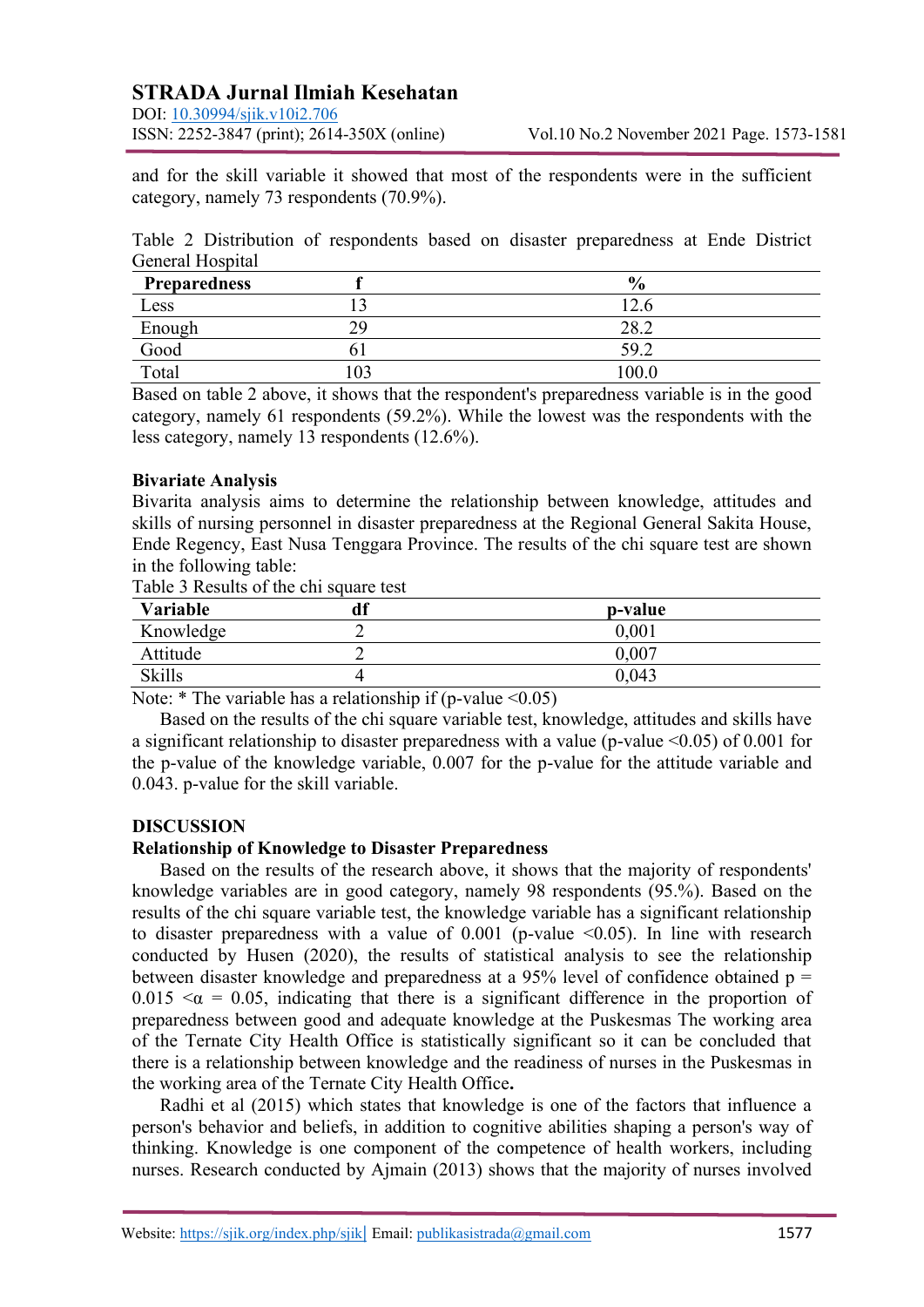DOI: <u>10.30994/sjik.v10i2.706</u><br>ISSN: 2252-3847 (print); 2614-350X (online)

in the disaster management team in the work area of the Aceh Tamiang Health Office have good knowledge, namely 65.0%, while those who have moderate knowledge are 20.0%, only 15% of respondents who Having insufficient knowledge, based on the scores of respondents' answers, the majority of nurses had good knowledge, namely 78%.

Research conducted by Cut in Husnayain (2020) states that the factors that influence disaster preparedness consist of 1) knowledge of disaster preparedness, 2) attitudes towards disaster preparedness, 3) policies and guidelines, 4) plans for emergencies. disaster, 5) disaster warning system, and 6) resource mobilization. Meanwhile, the research of Husen, Hakim et al (2020) shows that the knowledge variable is  $p = 0.015$ , and the skill variable is  $p = 0.171$ . Knowledge variable is the most dominant variable related to preparedness from the results of the logistic regression test, the value of  $\exp(B) = 4.200$ ,  $sig = 0.998$ .

Radhi's research (2015) on the relationship between knowledge and the preparedness of nurses in dealing with the Malaria disease shows that out of 101 nurses with good knowledge, 78.2% were ready to face the malaria outbreak, of the 141 nurses who had sufficient knowledge, 65.2% stated that they were not ready. , and all the nurses who were not well prepared to face the malaria epidemic in Aceh Besar District. The results of the analysis using the chi square test showed that there was a relationship between knowledge and readiness of nurses to face malaria outbreaks in Aceh Besar District, (p value  $= 0.000$ ).

#### **Relationship of Attitudes Toward Disaster Preparedness**

The attitude variable of the majority of respondents was categorized as sufficient, namely as many as 78 respondents (75.7%). Based on the results of the chi square variable test, the attitude variable has a significant relationship to disaster preparedness with a value of 0.007 (p-value <0.05). This is in accordance with the results of research by Bukhari et al (2013) showing statistical tests found that the value of x2 count  $(13,682)$  x2 table  $(3,841)$ so that the null hypothesis (Ho) is rejected, which means that there is a significant relationship between attitude and earthquake disaster preparedness. executive nurse at RSIA Government of Aceh. From the results of the analysis above, it is also found that the odds ratio is 8,750 which indicates that a good nurse's attitude in earthquake disaster preparedness has a chance of 8,750 times for good preparedness in an earthquake disaster. The assumption of the researchers was that a caring attitude made enthusiasm for preparedness action both for themselves and for patients so that the process of saving oneself when a disaster could occur. Attitudes can affect a person's behavior in life.

The results of Lenawida's research (2011) show that knowledge, attitudes, and support of family members have a significant effect on household preparedness in the face of an earthquake. Attitude variable is the most dominant factor influencing household preparedness in facing earthquake disasters. This has something in common with the results of the author's research where there is a significant relationship between knowledge and earthquake disaster preparedness at the Aceh Government Mother and Child Hospital. Radhi's research (2015) shows that out of 151 nurses with good attitudes, 68.9% were ready to face the malaria epidemic, of the 98 nurses who had a lack of attitude, 68.4% stated that they were not ready to face the malaria epidemic. The results of the analysis using the chi square test showed that there was a relationship between attitudes and the preparedness of nurses to face the malaria epidemic in Aceh Besar District, (p value = 0.000). The results of this study are in line with the research conducted by Sarbaini, which concluded that there is a significant relationship between knowledge and the preparedness of health workers in the face of the Rabies outbreak (Sarbaini, 2012).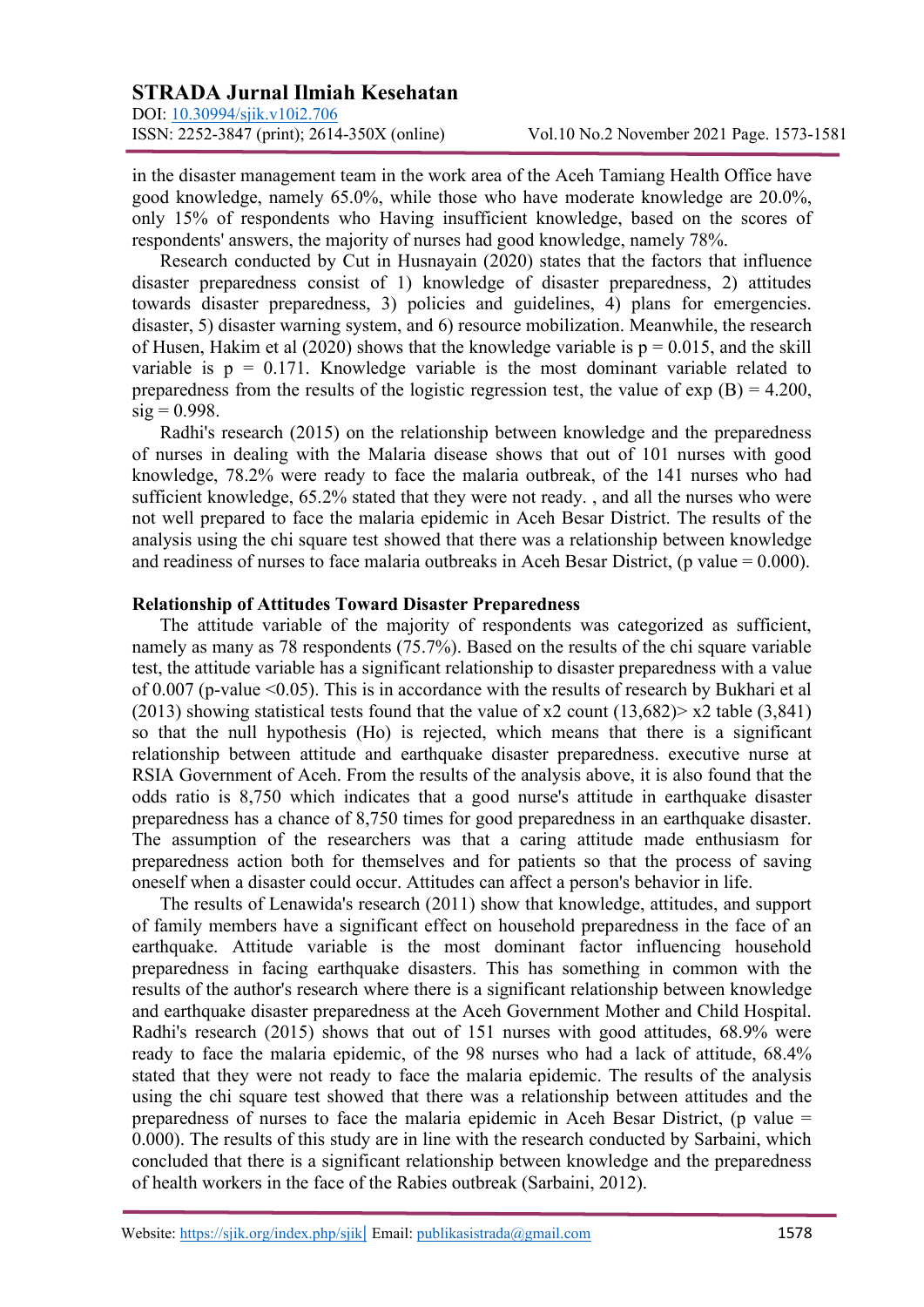DOI: <u>10.30994/sjik.v10i2.706</u><br>ISSN: 2252-3847 (print); 2614-350X (online)

### **Relationship of Skills to Disaster Preparedness**

The skill variable shows that most of the respondents are in the sufficient category, namely 73 respondents (70.9%). Based on the results of the chi square variable test, the skill variable has a significant relationship to disaster preparedness with a value of 0.043 (p-value <0.05). This looks different from the results of research by Husen et al. (2020) showing the results of statistical analysis to see the relationship between nurse skills and preparedness at a 95% confidence level, the value of  $p = 0.117 > \alpha = 0.05$  indicates no significant difference. Thus the difference in the proportion of preparedness between skills is not statistically significant, indicating that there is no significant difference.

The increase in disaster preparedness for unskilled nurses is higher than that of skilled nurses. Based on the results of interviews and observations (qualitative) by Husen et al (2020), many informants have forgotten about the training and disaster simulations they have received and the material about disaster emergencies they received during college. From the results of the interview, the informants also gave varied answers, even among these informants, there were also those who gave answers that had no scientific proof, such as the wrong CPR cycle and most informants had not attended training / education about disasters and emergencies, because this was rarely used. hold it where the informant is. Therefore, why the nurse's skills are lacking in disaster preparedness is due to the lack of human resources and most of the nurses have not followed BTCLS (Basic Trauma Life Support and Basic Cardiac life support).

In fact, skills or skills are skills that a person must have to do their job in their respective field of work. Factors that affect the readiness of nurses include cognitive abilities, attitudes (affective), and psychomotor (skills) in disastermanagement (Nursana et al. 2013). Capacity building and skills can be done through related training, continuous training will make a person skilled, so that the skills they have related to disaster management can be used if needed at any time.

## **Disaster Preparedness**

Meanwhile, the respondent's preparedness variable showed that the majority was in the good category, namely 61 respondents (59.2%). While the lowest was the respondents with the less category, namely 13 respondents (12.6%). Putra, et al., (2011) stated that preparedness is a phase that requires the development of strategies to coordinate so that the response to disasters can be better and can be more concerned and prepared for various disasters. In this phase one must understand the concepts and regulations of disaster preparedness, which in turn must also have knowledge of disaster risks in their respective areas such as vulnerability to impacts that may arise from disasters, identify resources that can be developed to reduce mortality rates and create a communication system for the response phase when a disaster occurs, be it a natural disaster or a non-natural disaster.

#### **CONCLUSION**

Based on the results of the chi square variable test, the knowledge variable has a significant relationship to disaster preparedness with a value of  $0.001$  (p-value  $\leq 0.05$ ).

Based on the results of the chi square variable test, the attitude variable has a significant relationship to disaster preparedness with a value of 0.007 (p-value  $\leq 0.05$ ).

Based on the results of the chi square variable test, the skill variable has a significant relationship to disaster preparedness with a value of 0.043 (p-value  $\leq 0.05$ ).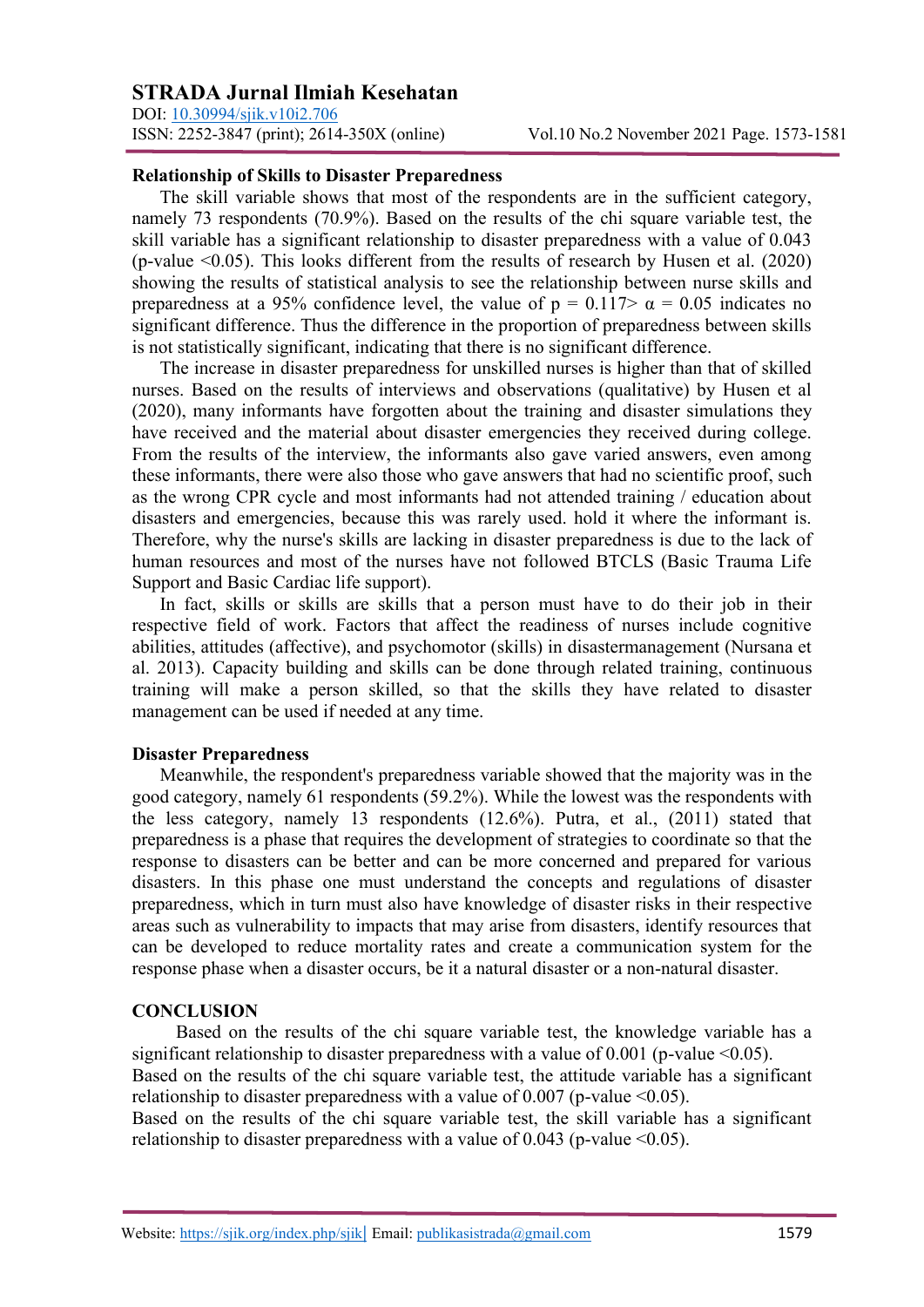DOI: [10.30994/sjik.v10i2.706](https://doi.org/10.30994/sjik.v10i2.706) ISSN: 2252-3847 (print); 2614-350X (online) Vol.10 No.2 November 2021 Page. 1573-1581

# **ACKNOWLEDGMENTS**

The author would like to thank the director of the Health Polytechnic of the Ministry of Health in Kupang and the Director of the Ende District General Hospital for supporting the implementation of the research so that this research can be completed on time.

# **CONFLICTS OF INTEREST**

"No potential conflict of interest was reported by the authors."

## **REFERENCES**

- Ajmain. (2013). Analisis Kesiapsiagaan Perawat dalam Memberikan Pelayanan Kegawatdaruratan Sistem Pernapasan Akibat Bencana Alam di Wilayah Kerja Dinas Kesehatan Kabupaten Aceh Tamiang.;4 (75). Available from: http://repository.usu.ac.id/handle/123456789 /46171
- BNPB. (2019). Data Informasi Bencana Indonesia (DIBI) (Internet). Badan Nasional Penanggulangan Bencana. 2019. (diakses tanggal 25 Februari 2019). Diambil dari: http://bnpb.cloud/dibi
- Bukhari et al (2013) Hubungan Sikap Tentang Regulasi, Pengetahuan Dan Sikap Perawat Terhadap Kesiapsiagaan Bencana Gempa Bumi Di Badan Layanan Umum Daerah Rumah Sakit Ibu Dan Anak Pemerintah Aceh Tahun 2013. Jurnal Ilmu Kebencanaan (JIKA) Volume 1, No. 2.
- Depkes RI. (2006). Pedoman Manajemen Sumber Daya Manusia (SDM) Kesehatan dalam Penanggulangan Bencana. In: RI DK, editor. Jakarta: Departemen Kesehatan RI; 2006.
- Depkes RI. Pedoman Perencanan Penyiagaan Bencana bagi Rumah Sakit. In: RI DK, editor. Jakarta: Departemen Kesehatan RI; 2009.
- Husen, Hakim et al (2020) Faktor DeterminanKesiapsiagaan Perawat Terhadap Bencana Gunung Meletus (Gamalama) di Puskesmas Wilayah Kerja Dinas Kesehatan Kota Ternate. Jurnal Kesehatan, Vol. 3No. http://jurnal.fkmumi.ac.id/index.php/woh/article/view/313/110 [Diakses pada 12 Nopember 2020]
- Husnayain I, Andayanie E, Septiyanti S. (2020). Faktor yang Berhubungan dengan Motivasi Perawat Bagian Rawat Inap di Rumah Sakit Khusus Daerah Kota Makassar. Window of Health : Jurnal Kesehatan [Internet]. 25Oct.2019 [cited 28Jan.2020];:382-8. Available from: [http://jurnal.fkmumi.ac.id/index.php/woh/article/view/21414.](http://jurnal.fkmumi.ac.id/index.php/woh/article/view/21414)

Kementerian Hukum dan HAM. (2007). Undang-Undang Republik Indonesia Nomor 24 Tahun 2007 tentang Penanggulangan Bencana. In: Indonesia KHdHR, editor. Jakarta: Kementerian Hukum dan HAM Republik Indonesi.

- Lenawida. (2011). Pengaruh pengetahuan, sikap dan dukungan anggota keluarga terhadap kesiapsiagaan rumah tangga dalam menghadapi bencana gempa bumi di desa Deyah Raya kecamatan Syiah Kuala Kota Banda Aceh. Tesis.
- Maarif S. (2012). Penanggulangan Bencana di Indonesia. Jakarta: Badan Nasional Penanggulangan Bencana.
- Putra, A., Petpichetchian, W., Maneewat.,K. (2011). Review: Public Health Nurses' Roles and Competencies in Disaster Management. Nurse Media Journal of Nursing, Vol 1(1) : 1 – 14, Banda Aceh
- Radhi SF, Mudatsir I, Bintang P, Jayawijaya K. (2015). Hubungan Tingkat Pengetahuan Dan Sikap Perawat Dengan Kesiapsiagaan Menghadapi